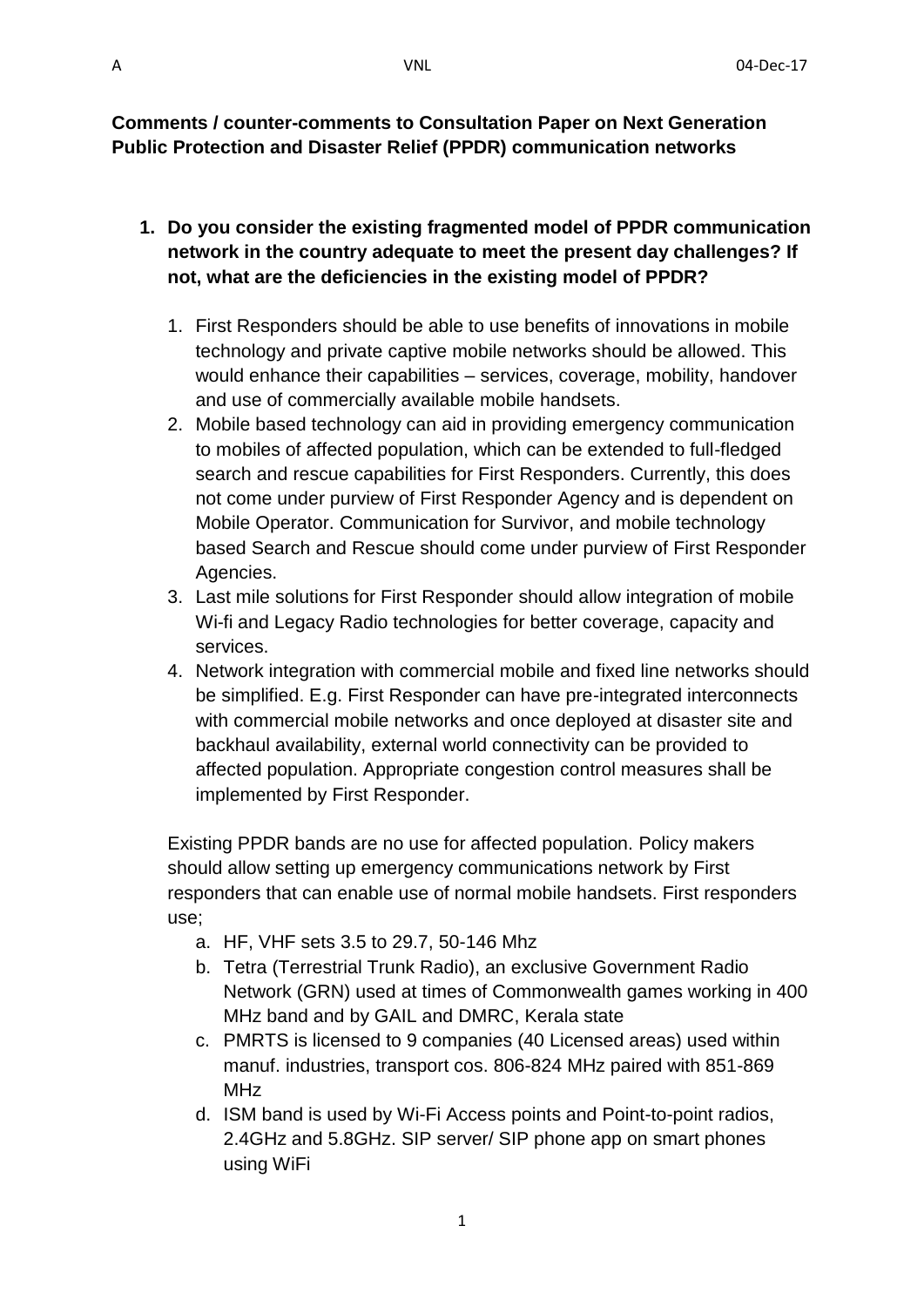...No solution exists for affected population when commercial cell phone networks are down.

IND-82 of the current NFAP says "Requirement of public protection and disaster relief (PPDR) communications. including Broadband Wireless Access may be considered, as far as possible, in the frequency bands 380-400 MHz, 406.1-430 MHz, 440-470 MHz, 746-806 MHz, 806-824/851-869 MHz, 4940- 4990 MHz and 5850-5925 MHz on a case-by-case basis depending on specific need and equipments availability. (Related IND are 42, 43)"

Except PMRTS and TETRA, there are no other services. No specific solution exists in India for dedicated disaster response purposes and due to lack of any guidelines there are no equipments or services available. Scenario is changing world over and hence we wish to draw your attention on two aspects.

2. **In the various models described in para 2.11-2.15, in your opinion which of the model (dedicated, commercial, hybrid) will be more suitable for Indian conditions? or Is there any other alternate model which would be more suitable for Indian telecom environment? Please provide rationale for the suggested model**.

Dedicated is recommended as it can offer availability, control and security which is needed at the time of disaster.

Commercial model is not suitable as debt laden operators are generally not willing to invest in PPDR. One such example is no interest in implementing priority routing of calls in their network.

Hybrid model would create confusion as to which are rural and which are urban areas and also create problems of interference resulting out of confusion.

### **3. Should PSUs be earmarked for providing nationwide broadband PPDR communication network? Please justify your answer.**

Single PSU/ Operator can not setup countrywide PPDR network serving agencies like NDMA/NDRF, para-military/ military, state disaster management agencies (SDMA)\ police \Fire protection etc.

Please refer to now proven case study available for the First net board. Firstnet includes public safety agencies, state governments, manufacturers, R&D institutions, reputed universities, and service providers. Further funds,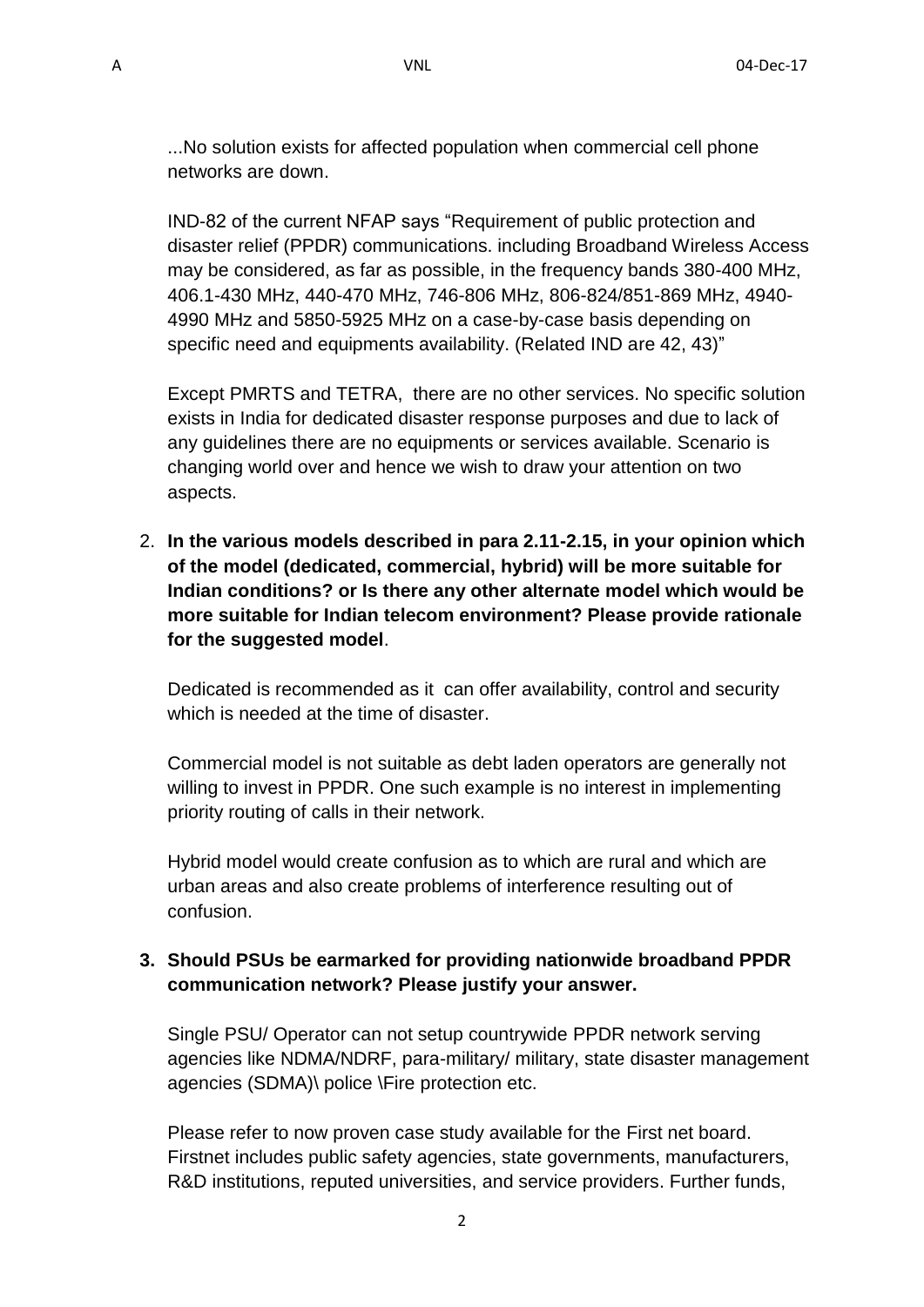technology inputs and operations require wider participation of various stack holders.

So we recommend to adopt the same FirstNet model and go for wider participation and not just ask a particular PSU.

**4. Will it be technically feasible and beneficial to permit PPDR trunking service roaming on public telecom networks? If yes, what challenges do you foresee in implementation of such an arrangement? Please justify your answer.**

There is certainly a need for PPDR trunking on public telecom networks. But when this is allowed for general public there should be an implementation of network congestion control. So maybe in the initial 48 hours of disasters the solution may focus in the first responders and Govt. agencies and allow trunking later.

**5. Can frequency bands be identified exclusively for public protection and disaster relief? What are the candidate bands for PPDR operations in India?**

Proposed candidate bands are

- a. Use of Railway band (GSM-R) for areas away from railway track.
- b. Allocate band as 703-748 for UL and 758-803 for DL- leaving 10 MHZ of central band. This is as per ITU Asia Pacific Telecommunity (APT) recommendation. The FDD system for LTE has to use a different subband for UL and DL. (A different proposal than FCC as used by the FirstNet that recommended 758-768 MHz/ 788-798 MHz for UL and DL). As per ITU APT for Region 3, any one or two 5+5 MHz or one 10+10 MHz channels can be used for broadband PPDR. Since documents like NFAP IND82 does not identify the exact sub-band or channel, it would be prudent to identify sub-band for exclusive PPDR use, and not just say ANYWHERE in the 703 to 803. We can be specific like "703-713 for PPDR uplink and 758-768 for PPDR downlink, with 748-758 as centre gap, and 698-703 and 803-806 as guard bands to be used for LTE for PPDR"
- c. Other option is to allow LTE FDD mode in addition to PMRTS in 806- 811 (5 MHz) paired with 851-856 MHZ (refer NFAP IND40) and bands 814-819 paired with 859-864 MHz (NFAP IND42). Channel allocation plan needs to be discussed with WPC to avoid interference with licensed PMRTS walky-talky systems.
- d. There are multiple bands for PPDR and we request you to allow Voice/GSM operation in the T-GSM (810 MHz) band. First responders may use tri-band phones supporting T-GSM band. First responders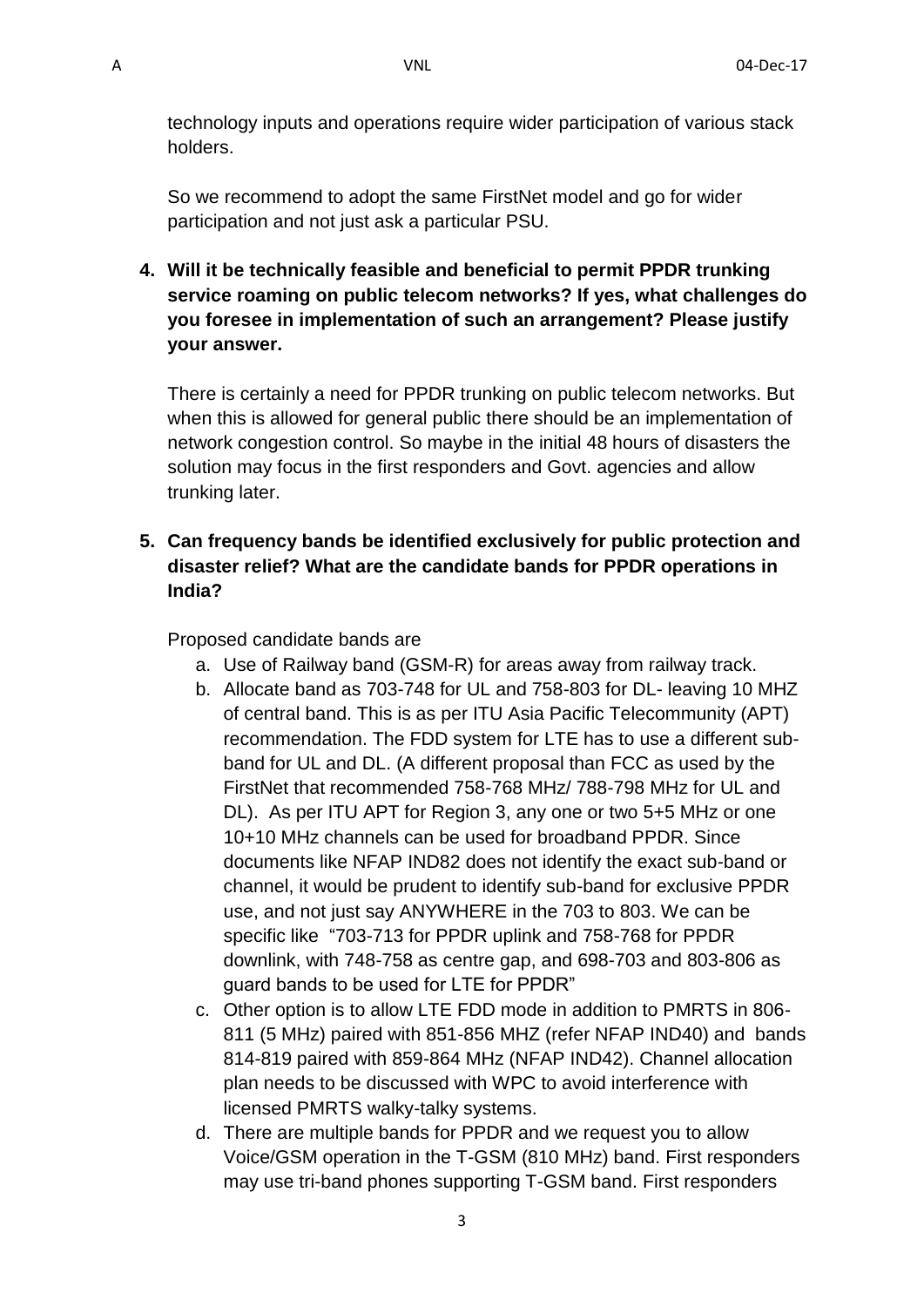network. Frequency bands 819-824MHz paired with 864-869MHz may be earmarked for cellular Telecom system for the use for offering GSM services under this PPDR band, and for use by pre-notified disaster management agencies and security forces.

e. In addition to the access devices radio backhaul also may be provided permission for license free operation. It is proposed that 40 MHz of spectrum 1452-1492 (within in 1427-1535 MHz) frequency band for mobile Broadband communications networks for setting up of secure and dedicated captive communication network for PPDR, Para-Military and State Governments. It is also proposed that 40 MHz of spectrum in 3.3 GHz – 3.4 GHz frequency band for point to point (PTP) & PMP fixed wireless systems for Setting up of secure and dedicated captive communication Networks.

### **6. If wideband/broadband PPDR is to be implemented in India, what quantum of spectrum will be needed for such solution for PPDR?**

Total 2x10 MHz allocated to a nationwide LTE wireless broadband network for First Responders, as in FirstNet. Looking at higher density one may even go beyond the ITU APT/ FirstNet recommendation and allocate additional 20 to 40 MHz for PPDR

## **7. What is the cost and benefits tradeoff envisaged for public protection and disaster relief viz-a-viz commercial value of spectrum?**

There does not have to be a trade-off between commercialization and social protection. Commercialized and profitable telecom ecosystem does not mean much if democratically elected government fails to respond to the disasters and focus on saving lives.

On the other hand spectrum is a scarce resource and has to be allocated for genuine purposes.

# **8. Do you suggest any other workable option that can be adopted?**

In view of harmonization of spectrum and India willingness to align to the WRC-15 recommendations, workable option is to follow international practises.

This also allows trouble in testing and homologation of technologies made specific to a region.